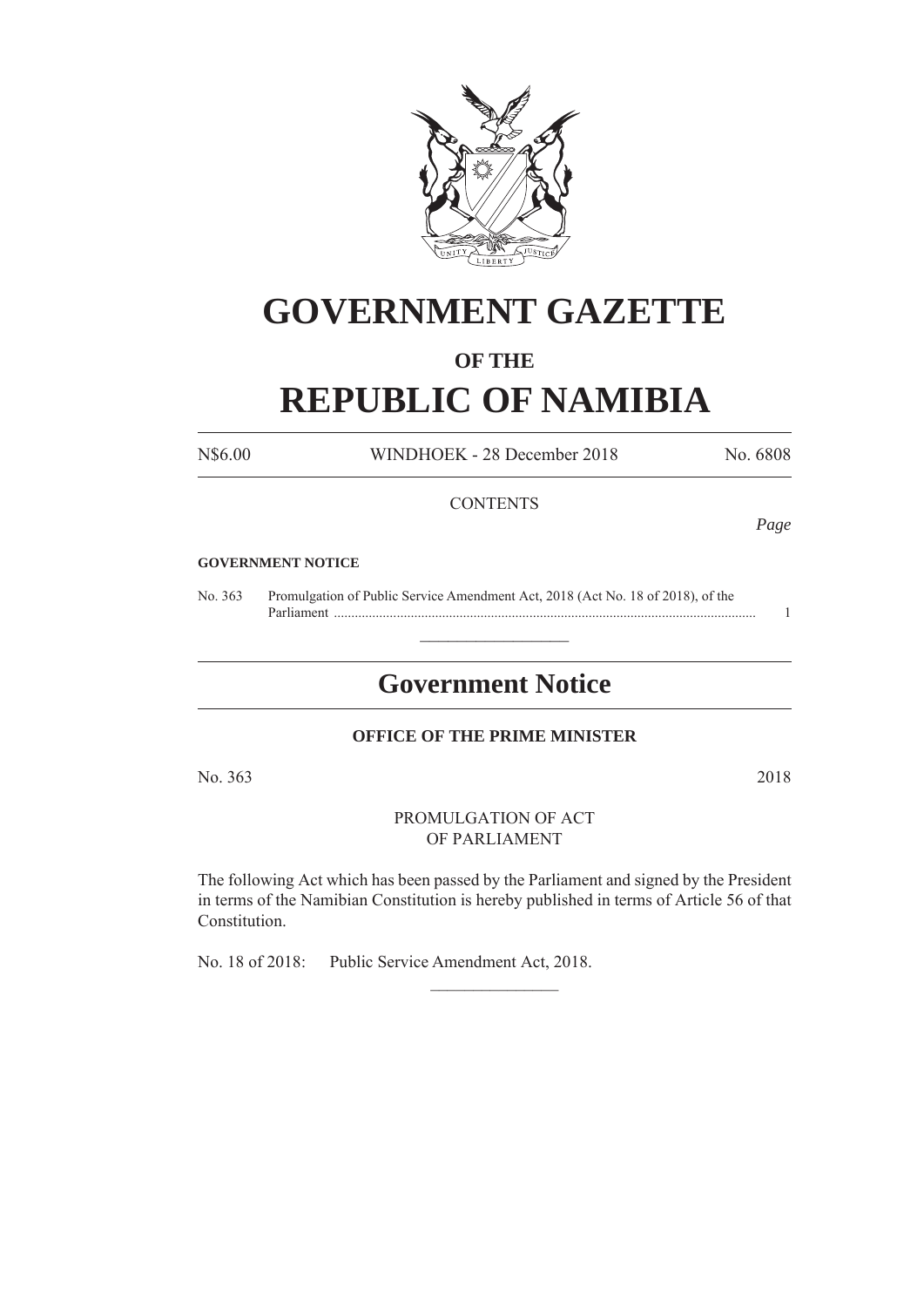#### **Act No. 18, 2018 PUBLIC SERVICE AMENDMENT ACT, 2018**

#### **EXPLANATORY NOTE:**

| Words underlined with a solid line indicate insertions in |
|-----------------------------------------------------------|
| existing provisions.                                      |
|                                                           |

 [ ] Words in bold type in square brackets indicate omissions from existing provisions.

### **ACT**

**To amend the Public Service Act, 1995, so as to substitute the term "executive director" for the term "permanent secretary"; to provide for the**  appointment of executive directors on fixed-term contracts; and to provide **for incidental matters.**

*(Signed by the President on 21 December 2018)*

**BE IT ENACTED** as passed by the Parliament, and assented to by the President, of the Republic of Namibia as follows:

#### **Amendment of section 1 of Act No. 13 of 1995 as amended by Act No. 9 of 2012**

 **1.** Section 1 of the Public Service Act, 1995 (hereafter referred to as the "Principal Act") is amended -

(a) by the insertion after the definition of "establishment" of the following definition<sup>.</sup>

> " "executive director" means a person who has been appointed as an executive director under section 19(1);"; and

(b) by the deletion of the definition of "permanent secretary".".

#### **Amendment of section 19 of Act No. 13 of 1995**

 **2.** Section 19 of the Principal Act is amended by the substitution for paragraph (a) of the following paragraph -

"(a) of **[permanent secretary]** executive director or of Secretary to the President shall subject to the provisions of section 5(1), be made from a list of candidates submitted to the Prime Minister by the Secretary to the Cabinet;".

#### **Insertion of section 19A in Act No. 13 of 1995**

 **3.** The following section is inserted after section 19 of the Principal Act:

#### **"Term of appointment and conditions of service of executive director**

**"19A.** (1) The appointment of an executive director shall be effected under a fixed term contract of five years or for a shorter period.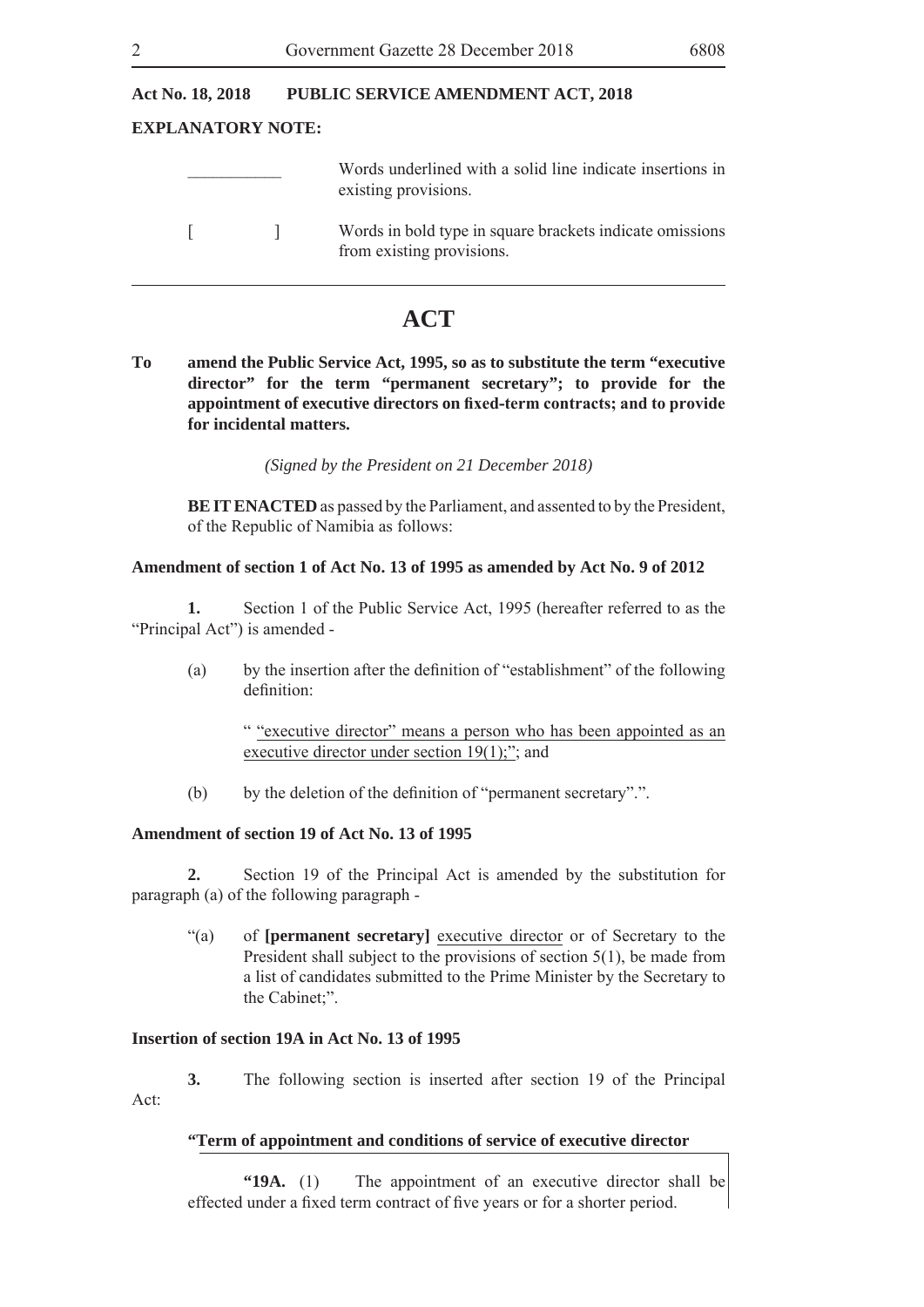#### **Act No. 18, 2018 PUBLIC SERVICE AMENDMENT ACT, 2018**

 $(2)$  A fixed term contract shall not extend beyond the retirement age of the executive director specified in section  $24(1)$ , but the Prime Minister may subject to section 24(2), enter into another fixed term contract with an executive director.

 $(3)$  The fixed term contract period expires on the date specified in the contract.

(4) Notwithstanding subsection  $(3)$ , a fixed-term contract may be terminated, before it expires, on the grounds applicable to the discharge of staff members provided in this Act.

 $(5)$  On the expiry of the fixed term contract, the Prime Minister may, if it is in the interest of Public Service, enter into another fixed term contract with the executive director.

 (6) The transfer of an executive director, at the same post or designation, within the Public Service shall not extend or otherwise affect, the term of office which commenced before the transfer.".

#### **Amendment of section 24 of Act No. 13 of 1995**

**4.** Section 24 of the Principal Act is amended by the substitution for subsection (1) of the following subsection:

 $\lq(1)$  Subject to the provisions of subsections (2) and (3) and section 19A(2), any staff member shall retire from the Public Service on attaining the age of 60 years and shall be so retired on reaching the said age.".

#### **Amendment of section 37 of Act No. 13 of 1995**

 **5.** Section 37 of the Principal Act is amended by the insertion after subsection (2) of the following subsections:

 "(2A) A person who is employed as a permanent secretary whether on a fixed-term contract or for an indefinite contract term immediately before the date of commencement of this section, shall continue to be employed under such contract or indefinite but under the designation "executive director".

(2B) Each executive director who is employed for an indefinite term before the date of commencement of this section may, within 12 months from the date of commencement of this section, elect to be employed under a fixedterm contract as contemplated in section 19A, in which case the provisions of this Act relating to executive directors employed under fixed-term contracts shall apply to that executive director.".

#### **Amendment of section 38 of Act No. 13 of 1995**

 **6.** Section 38 of the Principal Act is amended by the substitution for paragraph (b) of the following paragraph:

"(b) to the head of a department **[or to]** , a secretary of a department or a permanent secretary of an office, ministry or agency, shall be construed